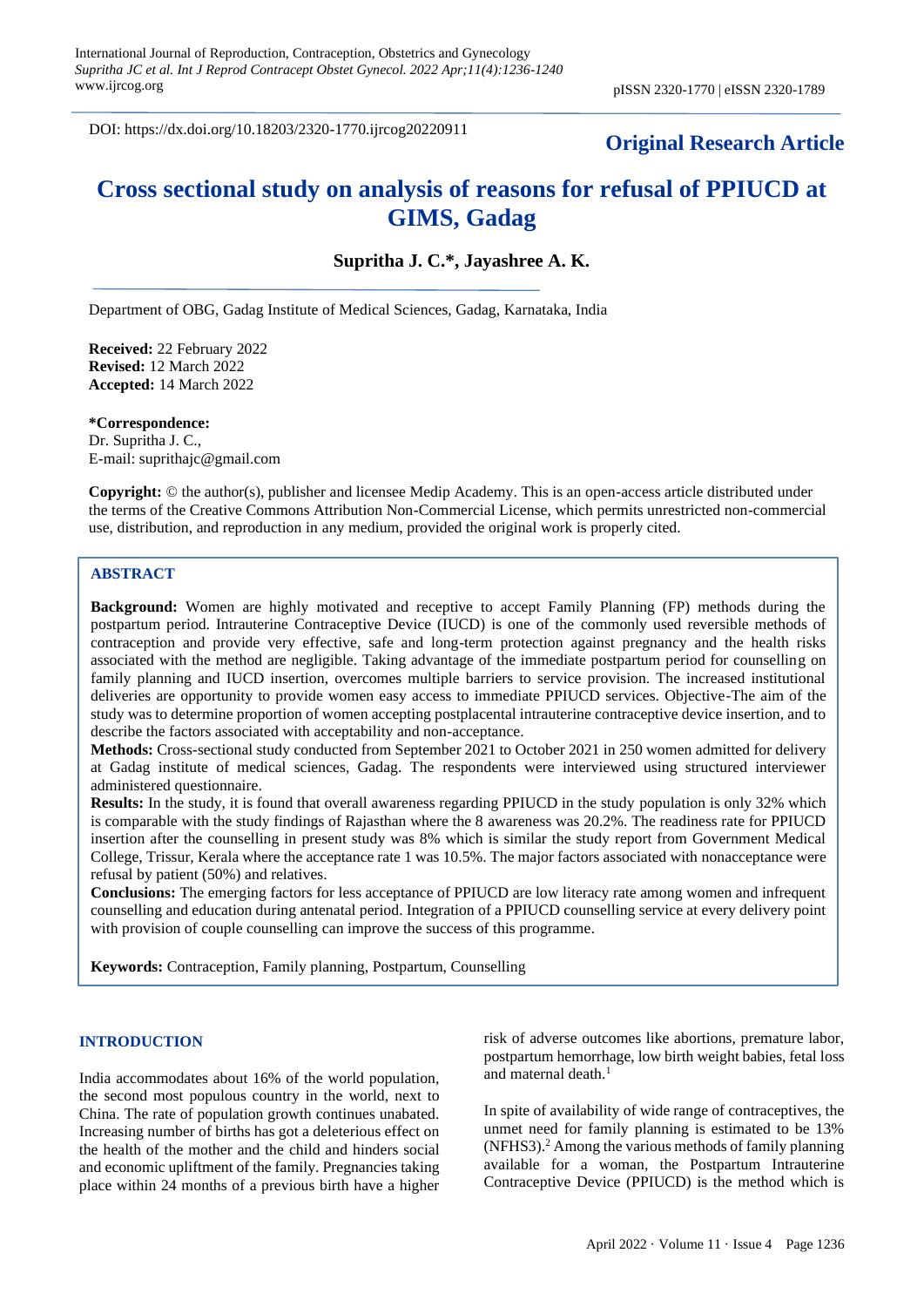highly effective, inexpensive, reliable, non-hormonal, immediately reversible and long acting contraceptive that can be initiated during the immediate postpartum period and has no negative effect on lactation.<sup>3</sup>

It is not only advantageous to the women and couples; even the service providers benefit from PPIUCD insertion as pregnancy is definitely ruled out, time is saved as it is performed on the same delivery table and takes only 10-15 minutes for insertion. The Ministry of Health and Family Welfare, India under National Health Mission has taken initiative to provide PPIUCD facilities at every delivery point of all the government health facilities.

Even several training programs and awareness camps are conducted by NHM for health service providers and also for the public.<sup>4</sup> Despite making contraceptives widely available, there is poor acceptance of contraceptive methods. Hence a study is undertaken to assess the awareness of contraception and factors affecting acceptance of PPIUCD in Gadag institute of medical sciences, Gadag.

## **METHODS**

#### *Study design and setting*

This is a cross sectional study conducted from September 2021 to October 2021 in Gadag institute of medical sciences, Gadag. Here, family planning services are provided free of cost under the various government schemes/programmes.

#### *Sample size*

A total of 250 women were interviewed in the study.

## *Study population*

This study included women who were admitted and delivered vaginally or by LSCS hospital during the time framework of the study.

#### *Inclusion criteria*

All women delivering vaginally or by caesarean section, counselled for PPIUCD insertion during antenatal period as well as in latent phase of labour.

## *Exclusion criteria*

Fever during labour or delivery (Temperature >38°C), active STD or other genital tract infection or high risk for STD, ruptured membrane >18 hours prior to delivery, known uterine abnormality, manual removal of placenta, unresolved postpartum haemorrhage requiring use of additional oxytocic agents and willing for concurrent tubectomy.

#### *Tool and data collection*

A structured questionnaire was prepared. Data collected were checked for completeness. Data entry was done using Statistical Package for the Social Sciences (SPSS) version 22.0 for statistical analysis. Continuous variables were reported using mean (standard deviation), and categorical variables were reported using percentages

## *The type of insertion*

Post-placental- Immediately following delivery of placenta IUCD was inserted within 10 minutes. Intracaesarean- During caesarean section IUCD was inserted through the uterine incision and placed at the uterine fundus after placenta was removed and then uterine incision was closed.

On discharge women were advised to visit after 6 weeks or prior if any complaint occurs.

## **RESULTS**

The data collected were checked for completeness and were analysed using descriptive statistics.

## **Table 1: Acceptance of PPIUCD among different age groups.**

| Age in years | <b>Number of</b><br>women | Percentage |
|--------------|---------------------------|------------|
| $20$         |                           |            |
| $20 - 24$    |                           | 50         |
| $25 - 29$    |                           |            |
| $>30$        |                           |            |

#### **Table 2: Timing of PPIUCD insertion.**

| PPIUCD<br>insertion | Number of<br>women | Percentage |
|---------------------|--------------------|------------|
| Post placental      |                    | 30         |
| Intra-<br>caesarean | 14                 | 70         |

#### **Table 3: Acceptance among primipara and multipara.**

| <b>Parity</b>    | <b>Number of</b><br>women | <b>Percentage</b> |
|------------------|---------------------------|-------------------|
| Primipara        |                           |                   |
| <b>Multipara</b> |                           |                   |

Total number of deliveries during the study period was 554. Out of these 250 women were included in the study group and offered PPIUCD insertion.

(Table 1) Total of 250 women were recruited for the study, out of which 230 refused PPIUCD and 20 accepted giving the acceptance rate of 8%.

(Table 2) Acceptance of PPIUCD was more among patients undergoing caesarean section; 90% of the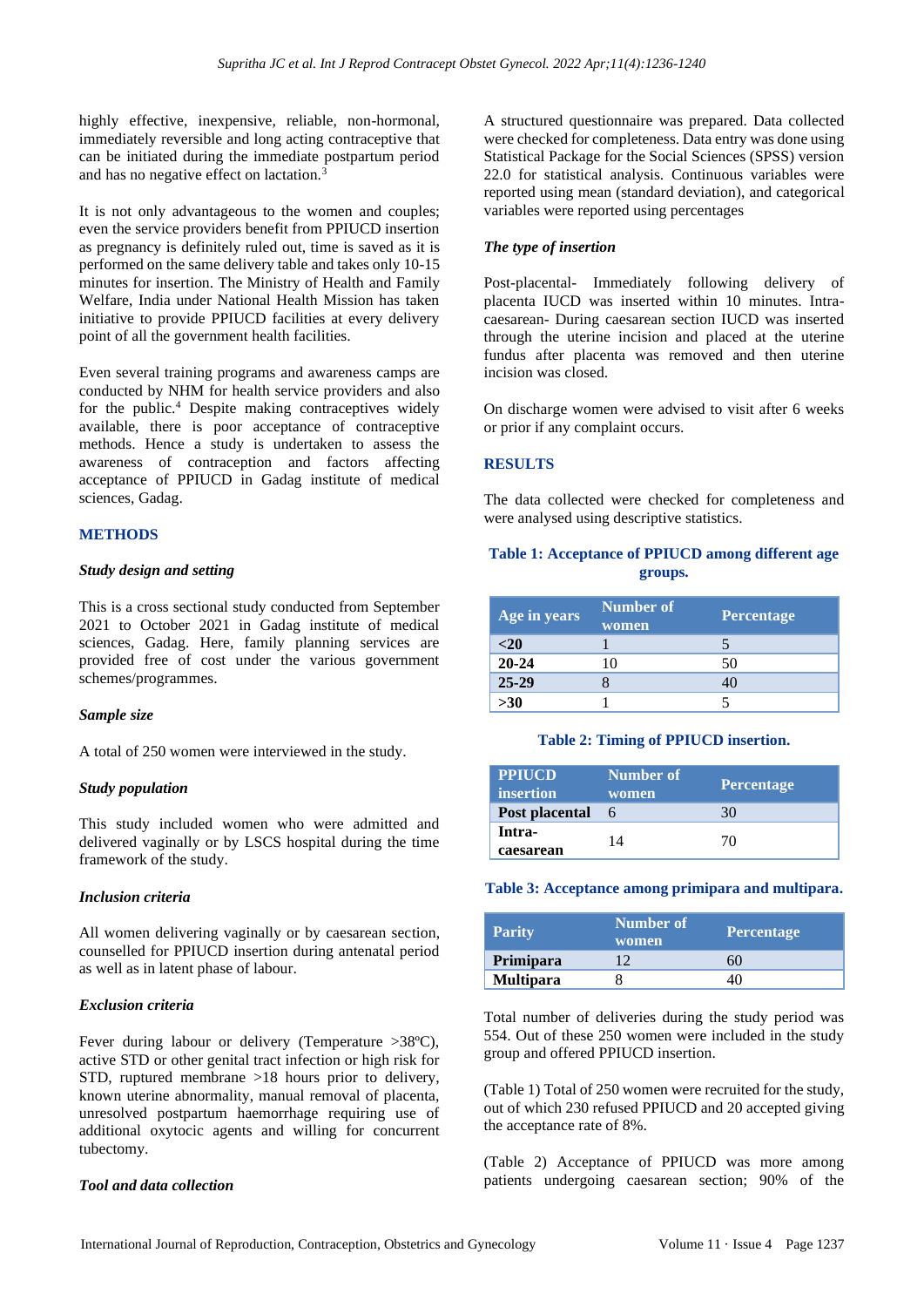acceptors were in the age group of 21-30 years which is similar to study done by Gautam et al.

#### **Table 4: Sociodemographic profile.**

| Sociodemographic<br>characteristic                          | $N = 230$        | $\overline{\frac{0}{0}}$ |
|-------------------------------------------------------------|------------------|--------------------------|
| Age (years)                                                 |                  |                          |
| Less than 20                                                | 30               | 13.04                    |
| $20 - 24$                                                   | 140              | 60.86                    |
| $25 - 29$                                                   | 40               | 17.39                    |
| $30 - 34$                                                   | 20               | 8.6                      |
| More than 34                                                |                  |                          |
| <b>Literacy status</b>                                      | 0                | 0                        |
| <b>Illiterate</b>                                           | 10               | 4.34                     |
|                                                             |                  |                          |
| Primary school                                              | 90               | 39.13                    |
| Middle school                                               | 70               | 30.43                    |
| High school                                                 | 50               | 21.73                    |
| Graduate                                                    | 10               | 4.34                     |
| Postgraduate                                                | $\theta$         | $\Omega$                 |
| Occupation                                                  |                  |                          |
| Nonworking                                                  | 218              | 94.78                    |
| Working                                                     | 12               | 5.21                     |
| <b>Address</b>                                              |                  |                          |
| Rural                                                       | 172              | 74.78                    |
| Urban                                                       | 58               | 25.21                    |
| Religion                                                    |                  |                          |
| Hindu                                                       | 99               | 43.04                    |
| Muslim                                                      | 129              | 56.08                    |
| Christian                                                   | 2                | 0.86                     |
| Others                                                      | $\theta$         | 0                        |
| <b>Type of family</b>                                       |                  |                          |
| Nuclear                                                     | 192              | 83.47                    |
| Joint                                                       | 38               | 16.52                    |
| Socioeconomic class (modified Kuppuswamy<br>classification) |                  |                          |
| Upper                                                       | $\overline{0}$   | $\overline{0}$           |
| Upper middle                                                | $\boldsymbol{0}$ | $\boldsymbol{0}$         |
| Lower middle                                                | 56               | 24.34                    |
| <b>Upper lower</b>                                          | 93               | 40.43                    |
| Lower                                                       | 81               | 35.21                    |
| <b>Duration of marriage</b>                                 |                  |                          |
| $<$ 2 years                                                 | 139              | 60.43                    |
| $2-4$ years                                                 | 63               | 27.39                    |
| 4–6 years                                                   | 16               | 6.95                     |
| 6-8 years                                                   | 8                | 3.47                     |
| 8-10 years                                                  | $\overline{c}$   | 0.86                     |
|                                                             |                  |                          |
| $>10$ years                                                 | 2                | 0.86                     |
| <b>Parity</b>                                               |                  |                          |
| Primipara                                                   | 149              | 64.78                    |
| Multipara                                                   | 81               | 35.21                    |

## **Table 5: Knowledge of contraception.**

| <b>Question</b>                               | $N = 230$      | $\frac{0}{0}$ |  |
|-----------------------------------------------|----------------|---------------|--|
| Do you have any knowledge of contraception    |                |               |  |
| Yes                                           | 157            | 68.26         |  |
| No                                            | 73             | 31.73         |  |
| Which type of contraception do you know N=157 |                |               |  |
| $\frac{0}{0}$                                 |                |               |  |
| <b>Natural</b>                                | 30             | 19.10         |  |
| Male condom                                   | 107            | 66.24         |  |
| Oral contraceptive pills                      | 98             | 62.42         |  |
| <b>IUCD</b>                                   | 94             | 59.87         |  |
| Injectable                                    | 56             | 35.66         |  |
| Ligation                                      | 142            | 90.44         |  |
| Any contraception used                        | 37             | 23.56         |  |
| From where did you get knowledge regarding    |                |               |  |
| contraception                                 |                |               |  |
| Relatives and friends                         | 52             | 33.12         |  |
| TV                                            | 39             | 24.84         |  |
| Newspaper                                     | $\overline{4}$ | 2.52          |  |
| Hospital                                      | 80             | 50.95         |  |
| Are you aware of PPIUCD?                      |                |               |  |
| Yes                                           | 51             | 32.48         |  |
| No                                            | 106            | 67.51         |  |
| Have you ever used PPIUCD?                    |                |               |  |
| Yes                                           | 3              | 1.9           |  |
| No                                            | 153            | 97.45         |  |

## **Table 6: Reasons for refusal of PPIUCD.**

| <b>Reason of refusal</b>                      | $N = 230$ | $\frac{0}{0}$ |  |
|-----------------------------------------------|-----------|---------------|--|
| <b>Patient not willing</b>                    | 116       | 50.43         |  |
| <b>Others not willing</b>                     | 114       | 49.56         |  |
| <b>Religious reasons</b>                      | 58        | 25.21         |  |
| Want some other<br>method                     | 98        | 42.60         |  |
| Does not want<br>contraception<br>immediately | 72        | 31.30         |  |
| <b>Fears associated with IUCD</b>             |           |               |  |
| Menorrhagia                                   | 128       | 55.65         |  |
| Infertility                                   | 99        | 43.04         |  |
| Pain                                          | 106       | 46.08         |  |
| Malignancy                                    | 47        | 20.43         |  |
| Interferes with sexual<br>intercourse         | 53        | 23.04         |  |
| Fear of perforation                           | 72        | 31.30         |  |
| Not having enough<br>experience of PPIUCD     | 145       | 63.04         |  |
| Previous bad<br>experience                    | 11        | 4.78          |  |

(Table 3) Acceptance for PPIUCD was higher in primipara women than multipara woman which is similar to study done by Malchuru et al, Gautam et al and Vidyarama et al where acceptance for PPIUCD was more in primipara.<sup>5-7</sup>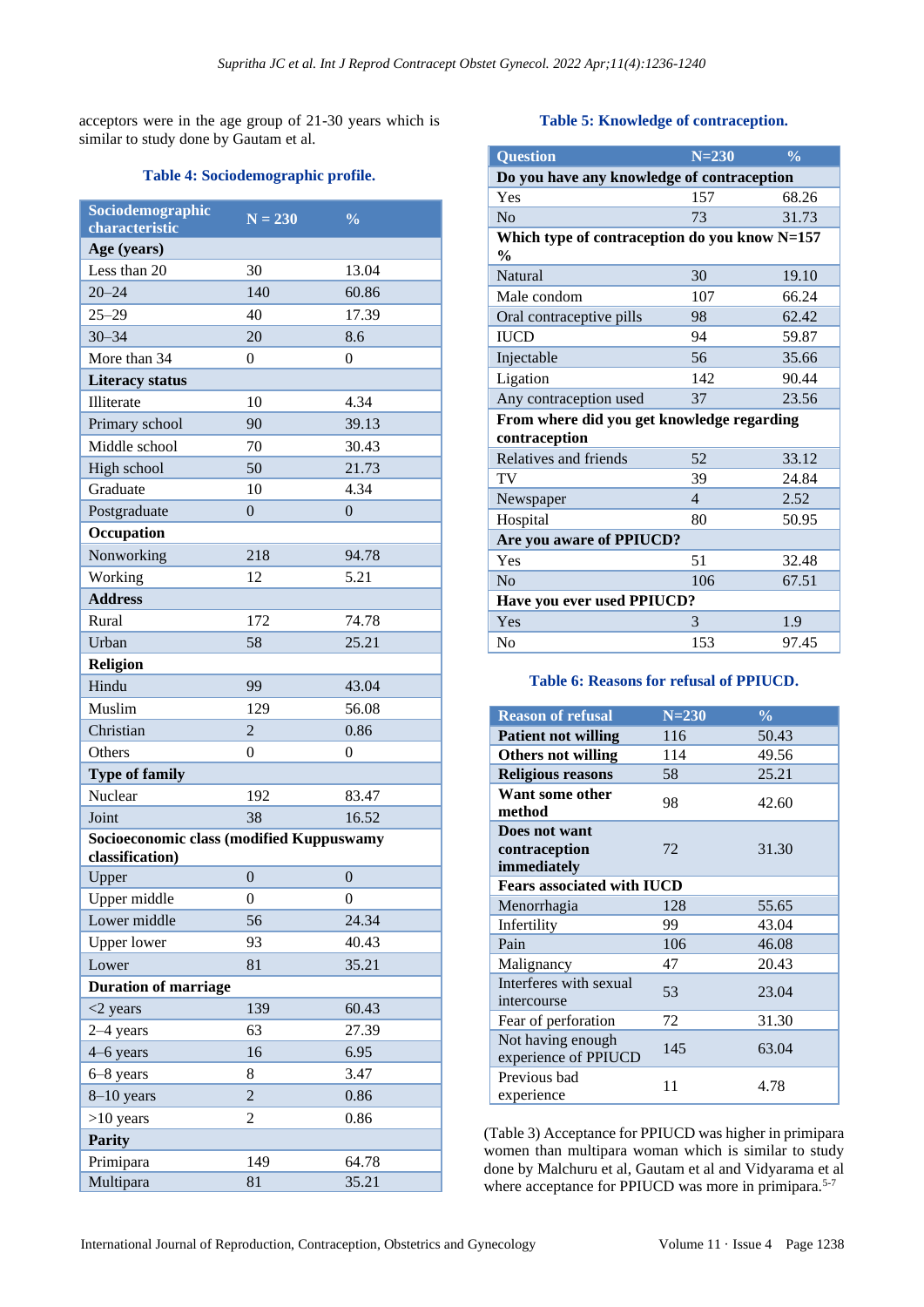Data of 230 women who refused PPIUCD insertion were analysed to know the reasons of refusal.

Table 4 describes the sociodemographic profile of the study population. The majority (78.6 %) of women in the study belonged to the age group of 20–30 years, with 70% having education of primary and middle school. Most (75%) of the women were from rural sector and belonged to upper lower or lower class according to Modified Kuppuswamy scale. The duration of marriage was less than 4 years in 87% cases, and around 64% women had a parity of one. The majority of women were nonworking (95 %), and the incidence of nuclear families (83.47%) was higher than joint families.

Table 5 shows the knowledge of contraception in the study population. The overall contraceptive knowledge of women was 68 %, the commonest source being relatives and friends, followed by doctors and health care workers. Male condom was known by most of the women (66 %) and describes awareness regarding PPIUCD. 32% were aware of PPIUCD. 2% of the women had ever used it before.

Table 6 gives reasons for refusal of PPIUCD. In 50 % cases, it was refused by the patient, and in 49 % cases by other family members. The commonest myths prevalent regarding Cu T were fear of menorrhagia, pain and infertility.

## **DISCUSSION**

In the study, it is found that the overall awareness regarding PPIUCD in the study population is only 32% which is comparable with the study findings of Sharma et al where the awareness was 20.2%. 5

The readiness rate for PPIUCD insertion after the counselling in present study was 8%. This was slightly comparable with findings in Central India (11.9%), Government Medical College, Trissur, Kerala (10.5%), Tertiary care center, Indore (10.0%), but lower than other studies conducted in Zenana hospital, Jaipur (21.8%), Jorhat tertiary care hospital, Assam (36.6%), Faridabad district, India (39.0%) and Cuttack medical college, Odisha (25.32%).<sup>6-11</sup> This variation of acceptance rate might be due to the difference in the level of awareness, educational level of respondents, religious beliefs and various misconceptions about PPIUCD insertion in the study settings.

90% of the acceptors were in the age group of 21-30 years which is similar to study done by Gautam et al. $^{13}$ 

Acceptance for PPIUCD was higher in primipara women (60%) than multipara woman which is similar to study done by Malchuru et al, Gautam et al and Vidyarama et al where acceptance for PPIUCD was more in primipara.<sup>12-14</sup> The major factors associated with non-acceptance were refusal by patient (50%) and relatives due to fear of complications. These findings are comparable with the study results from the tertiary care centers of Andhra Pradesh in which the common causes for refusal of PPIUCD was the negative thoughts of parents and relatives  $(60\%)$ .<sup>14</sup> This finding was supported by other studies conducted at tertiary care hospital, Telangana.<sup>15</sup> A similar observation was reported by Kumari Saroj and Goyal Neha where fear of side effect and complication (32.5%) were the most common reason to reject PPIUCD usage.<sup>8</sup> This implies that the presence of overwhelming perception towards fear of complication, and religious unacceptability of PPIUCD use by women in the study settings.

70% having education of primary and middle school. A study reported by Sangeetha et al where completing secondary education determined increased acceptance of IUCD.<sup>16</sup> Maluchuru et al found that primary education affected acceptance of IUCD use. <sup>12</sup> This observation suggests that education has a positive influence on women's interest to accept PPIUCD use including their family planning utilization.

This gives us a clear hint for the need of public awareness regarding the programme through different medias along with the individual counselling sections of the couples.

#### *Limitation of the study*

This study was conducted in single tertiary care centre hence the findings might not adequately reflect the entire population. For those women who heard about PPIUCD only during the immediate postpartum period, it might be difficult to make an informed decision towards acceptance of PPIUCD usage.

#### **CONCLUSION**

It has been noticed that 70% women are educated only up to Middle School. The prior knowledge of PPIUCD was very low and the acceptance of PPIUCD after counselling was also low (8%). Therefore, due attention should be given to the education level of women and effective PPIUCD counselling should be given during antenatal visits itself to enhance the acceptance among women as more acceptance of PPIUCD had been seen among the category of antenatal mothers. Integration of a PPIUCD counselling service at every delivery point with provision of couple counselling will improve the success of this programme.

## **ACKNOWLEDGEMENTS**

Authors would like to acknowledge staff involved in family planning services for their support and patients for their cooperation to conduct this study.

*Funding: No funding sources Conflict of interest: None declared*